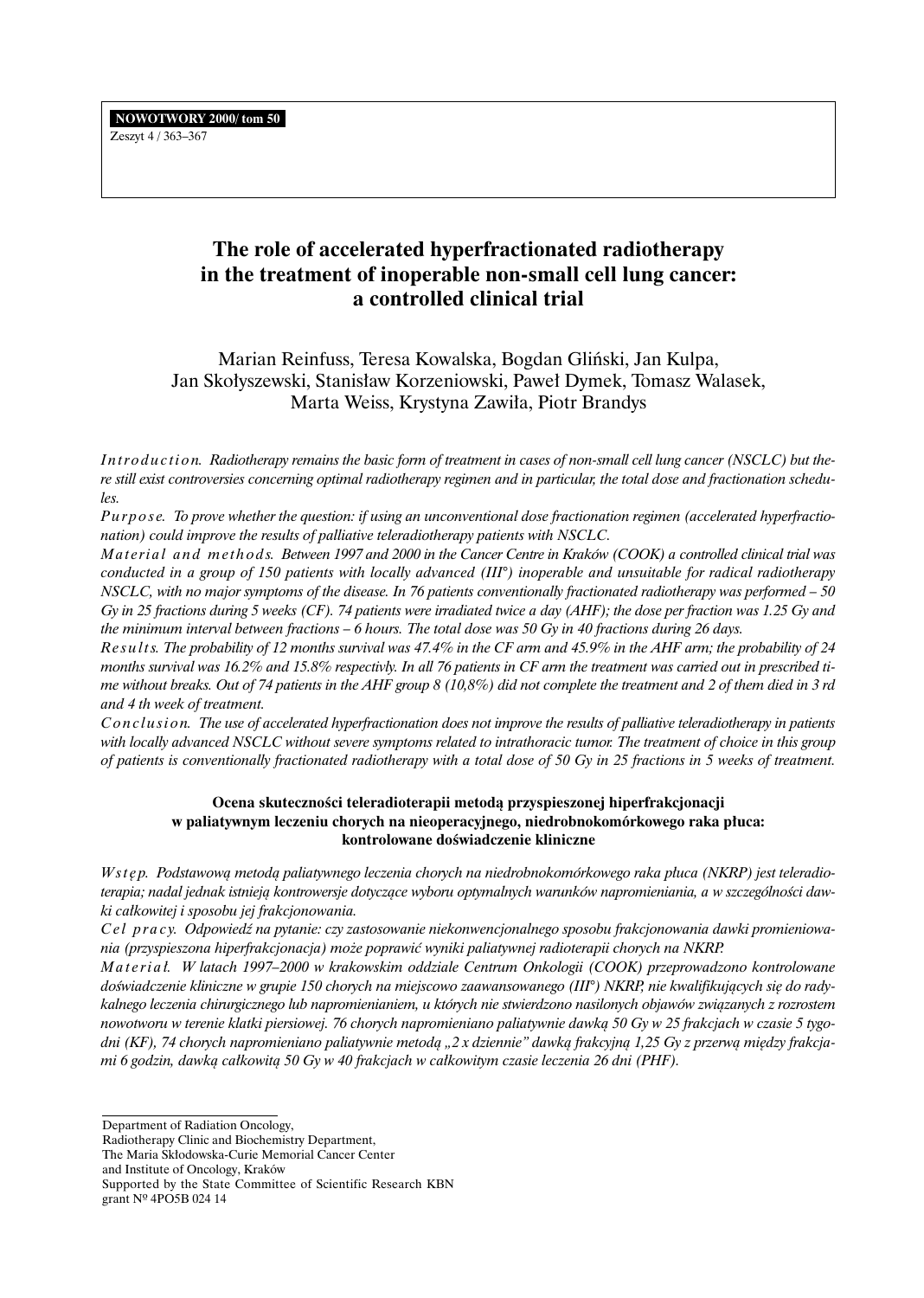*Wyniki. Prawdopodobieństwo przeżycia 12 miesięcy wyniosło 47,4% w grupie chorych napromienianych KF, a 45,9% w grupie chorych napromienianych PHF; prawdopodobieƒstwo prze˝ycia 24 miesi´cy wynios∏o odpowiednio: 16,2% i 15,8%.* U wszystkich 76 chorych napromienianych KF leczenie przeprowadzono w planowanym czasie bez przerw. Spośród 74 cho*rych napromienianych PHF, u 8 tzn. 10,8% nie dokończono napromieniania: 2 z tych chorych zmarło w 3 i 4-tym tygodniu leczenia.*

*W n i o s k i. Zastosowanie przyspieszonej hiperfrakcjonacji dawki nie poprawia wyników paliatywnej teleradioterapii chorych* na miejscowo zaawansowanego NKRP, u których nie stwierdza się ciężkich objawów związanych z szerzeniem się nowotworu w terenie klatki piersiowej. Postępowaniem z wyboru w tej grupie chorych pozostaje napromienianie z zastosowaniem kla*sycznej frakcjonacji z podaniem dawki 50 Gy w 25 frakcjach w czasie 5 tygodni.*

**Key words:** non-small cell lung cancer, palliative radiotherapy **S∏owa kluczowe:** niedrobnokomórkowy rak p∏uca, radioterapia paliatywna

### **Introduction**

Between 1992 and 1996 in the Cancer Centre in Kraków a controlled clinical trial (KBN grant no 4 S402 111 06) was conducted in a group of 216 patients with locally advanced, inoperable and unsuitable for radical radiotherapy NSCLC, with no major symptoms of the disease [1, 2]. In the study group the irradiated patients have longer overall survival and better quality of life in comparison with the patients on supportive care only. Of the two compared fractionation regimens (hypofractionation versus conventional fractionation), the conventional fractionation (total dose 50 Gy, 2 Gy per fraction, 5 days per week, in 5weeks of treatment) appeared superior. Nevertheless the results were disappointing: one-year survival did not exceed 32%, 2 years – 14%, mean survival was 11 months.

In this situation, from 1.01.1997 till 30.03.2000 in COOK another controlled clinical trial was carried out, to find out if using an unconventional dose fractionation regimen (accelerated hyperfractionation) could improve the results of palliative teleradiotherapy in this group of patients.

The aim of this paper is the analysis of to analyse of this 3 years study comprising 150 patients accrued to the trial.

#### **Material and methods**

Before the trial began we obtained the approval of the Ethics Committee at COOK. Every patient enrolled into the trial gave signed informed consent.

- 1. The eligibility criteria were as follows:
- (a) microscopically confirmed NSCLC, unsuitable for radical surgery or teleradiotherapy,
- (b) age less than 70 years,
- (c) stage III of the disease according to TNM UICC 1997 staging system with exception of patients with metastases to supraclavicular lymph nodes,
- (d) performance status at least 50 according to Karnofsky scale,
- (e) no prior anticancer treatment,
- (f) no major symptoms of tumour spread in the chest which are classic indications for palliative radiotherapy (e.g. superior vena cava syndrome, marked effort dyspnoea due to main bronchus or carina infiltration, fully developed Pancoast syndrome, and massive haemoptisis).

2. Every patient had following examinations and tests carried out:

Bronchoscopy with biopsy of a sample for microscopic examination, chest  $X - ray$  (PA and lateral), brain CT (in patients with adenocarcinoma), spirometry, gasometry, abdomen ultrasound, blood test with differential white cell count, blood biochemistry (evaluating the function of parenchymal organs – transaminases, GGTP, bilirubin, creatinin, BUN, glucose, LDH, serum protein with electrophoresis).

The performance status was estimated according to Karnofsky scale.

- 3. The patients fulfilling the inclusion criteria were subsequently randomly assigned to one of the two groups:
	- (a) first group  $-$  "twice a day" regimen (AHF accelerated hyperfractionation)

beam parameters: megavoltage X rays, beam energy 10MV,

technique: 1 Stage (up to 40 Gy): two opposed AP -PA portals encompassing the tumour with a 2 cm margin, unilateral hilum and mediastinum and in patients with N3 – contralateral hilum.

2 Stage (up to 50 Gy) three intersecting beams encompassing the tumour volume.

dose: two fractions daily, fraction dose 1.25 Gy, interfraction interval 6 hours; tumour dose: 50 Gy in 40 fractions during 20 days of irradiation in total treatment time of 26 days. (The treatment started on Monday and was carried out 5 days per week).

(b) second group: conventional fractionation regimen (CF) Beam characteristics and radiotherapy technique as in the first group.

Dose: 50 Gy in 25 fractions during 5 weeks of treatment. In both groups computer assisted treatment planning based on CT scans was used, the doses were estimated in ICRU reference points. All fields were treated daily. Caution: the treatment was considered with palliative intent and therefore we used low fraction dose (1.25 Gy) in AHF arm and low total dose (50 Gy) in CF arm.

- 4. The assignment of a patient to one of the study groups was performed using the random number table method described by Peto et al. [3].
- 5. Follow up: all patients were controlled every two months with tests listed in paragraph 2 of the protocol except bronchoscopy. Thorax CT (if indicated) was repeated every 4-6 months.
- 6. The main endpoints were 12 and 24 months overall survival. The analysis of the quality of life was based on performance status estimation according to Karnofsky scale. To compare the efficacy of the two radiotherapy regimens in local control, the regression level of the tumour on  $X$  – ray films was evaluated 8 weeks after treatment completion.
- Statistical analysis: the survival probability was estimated with Kaplan – Meier method [4] and in statistical differences analysis log – rank test (according to Peto et al.) was used [5].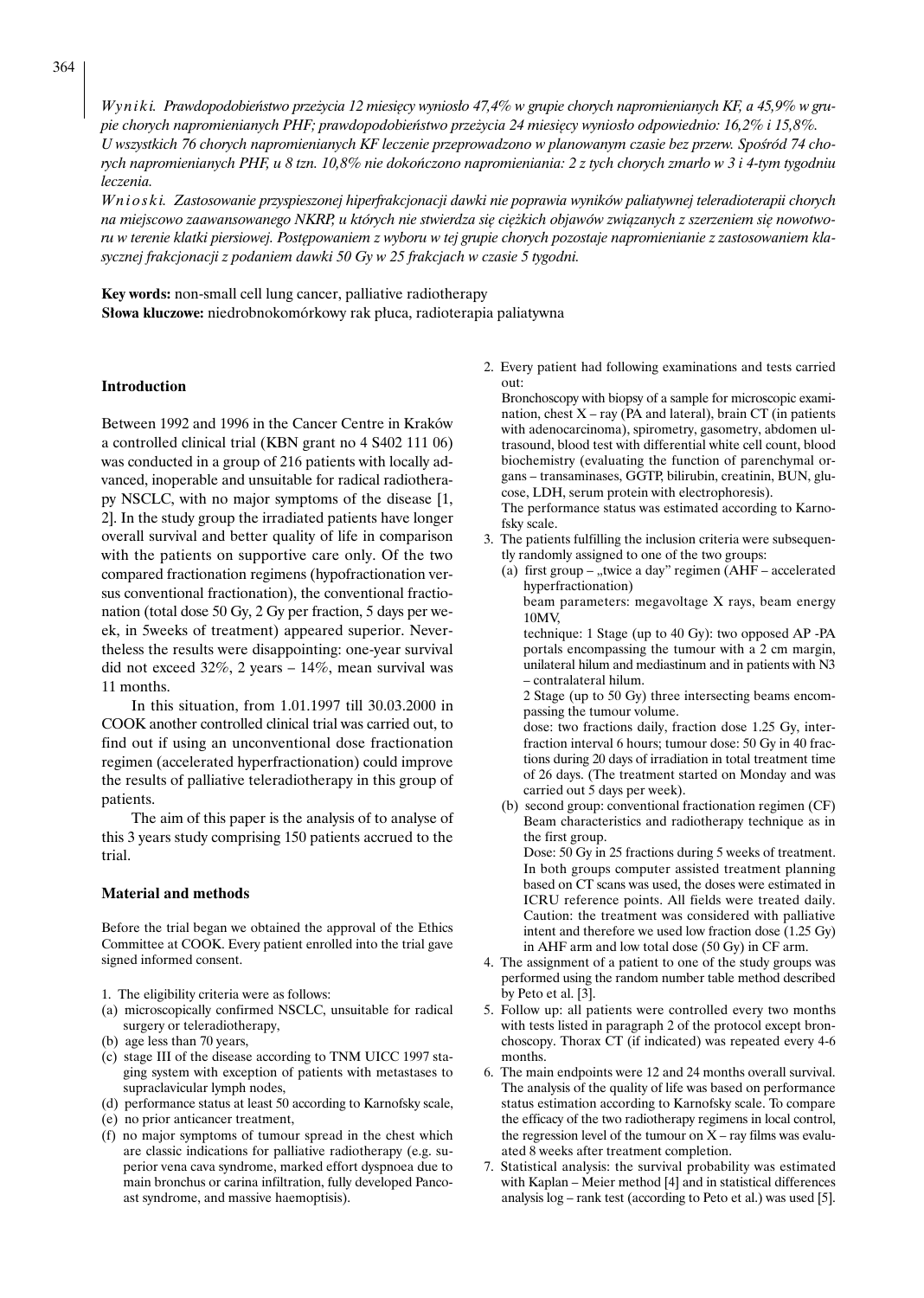The survival was calculated from the date of randomisation to the date of a patient's death or his last visit in the COOK. The shortest follow – up was 6 months.

The survival was calculated in all patients.

From January 1997 to March 2000 150 patients with locally advanced, inoperable, unsuitable for radical radiotherapy NSCLC, without major chest symptoms were entered into the trial. According to the randomisation: in 74 patients accelerated hyperfractionation ("twice a day") radiotherapy was carried out and 76 patients were conventionally irradiated. The population and clinical data of both compared patients groups are presented in Table I.

| Tab. I. The population and clinical data of both compared patients |
|--------------------------------------------------------------------|
| groups                                                             |

| Population and clinical<br>characteristics | AHF<br>74 patients |      | CF<br>76 patients |      |
|--------------------------------------------|--------------------|------|-------------------|------|
|                                            | N <sub>0</sub>     | %    | No                | %    |
| Sex:                                       |                    |      |                   |      |
| М                                          | 65                 | 87.8 | 66                | 88.2 |
| F                                          | 9                  | 12.2 | 9                 | 11.8 |
| Age:                                       |                    |      |                   |      |
| Mean                                       | 59.2 years         |      | 59.1 years        |      |
| < 50                                       | 10                 | 13.6 | 10                | 13.2 |
| $50 - 60$                                  | 32                 | 43.2 | 34                | 44.7 |
| >60                                        | 32                 | 43.2 | 32                | 42.1 |
| Histopathology:                            |                    |      |                   |      |
| Squamous                                   |                    |      |                   |      |
| cell carcinoma                             | 67                 | 90.5 | 68                | 89.5 |
| Adenocarcinoma                             | 6                  | 8.1  | 7                 | 9.2  |
| Large cell carcinoma                       | 1                  | 1.4  | 1                 | 1.3  |
| Clinical stage (UICC 1997):                |                    |      |                   |      |
| <b>IIIA</b>                                | 26                 | 35.1 | 26                | 34.2 |
| ШB                                         | 48                 | 64.9 | 50                | 65.8 |
| PS:                                        |                    |      |                   |      |
| Mean                                       | 71                 |      | 70                |      |
| $50 - 60$                                  | 21                 | 28.8 | 22                | 28.9 |
| $70 - 80$                                  | 53                 | 71.6 | 54                | 71.1 |

Table I shows that the analysed groups of patients did not differ in respect of population and clinical characteristics.

n all 76 patients in the CF arm the treatment was carried out in prescribed time, without breaks. At the end of radiotherapy and after completing the treatment in all these patients dysphagia was observed as a sequel of oesophagus irradiation; the severity of the reaction did not exceed EORTC grade 2 [6].

The tolerance of the treatment in the AHF group was markedly worse. Out of 74 patients 66 completed the treatment (89.2%); in 6 patients oesophagitis was of grade 3 according to EORTC classification. These patients required intensive anti-inflammatory treatment and 5-8 days breaks in radiotherapy. Out of 8 patients who did not complete the treatment 2 died in the 3rd and the 4th week of treatment (one of them because of pulmonary haemorrhage, the second one because of pneumonia with circulatory insufficiency); 6 patients went only trough the first part of treatment (40Gy) because of infection and lung inflammatory symptoms (4 patients) or circulatory insufficiency (2 patients).

In 1 patient in the CF and in 2 patients in the AHF group in 3rd and 4th month after radiotherapy broncho -oesophageal fistulas were diagnosed. These patients have died of uncontrolled local disease.

The evaluation of late complications is difficult because in majority of patients only a short term palliative effect was achieved.

The tolerance of the radiotherapy was worse and early complications more frequent in the AHF group.

#### **The results**

The probability of 24 months survival in the groups is presented in Fig.1.



Fig. 1. The probability of 24 months survival in the groups

The probability of 12 months survival was 47.4% in the CF arm and 45.9% in the AHF arm; the probability of 24 months survival was 16.2% and 15.8%, respectively.

The differences are not statistically significant (log rank test,  $p > 0.05$ ). The mean survival was 10.8 and 10.6 months, respectively.

Table II presents the comparison of local control with two methods of palliative radiotherapy in patients with locally advanced, inoperable NSCLC.

**Tab. II. The level of radiological regression of the tumour in two groups of patients irradiated with two different regimens of dose fractionation**

| $X$ – ray regression    | AHF |       | CF |       |
|-------------------------|-----|-------|----|-------|
| of the tumour           | No  | %     | No | %     |
| <b>CR</b>               | 5   | 6.6   | 5  | 6.8   |
| $> 50\%$                | 28  | 36.8  | 28 | 37.8  |
| $< 50\%$ or progression | 43  | 56.5  | 41 | 55.4  |
| Total                   | 76  | 100.0 | 74 | 100.0 |

Local control in the two compared fractionation regimens was very similar, the observed differences are statistically insignificant (log rank test,  $p(0.05)$ .

In both groups the most frequent cause of death were distant metastases (almost 70%), accompanied by locoregional failure (the patients were treated with palliative intent!).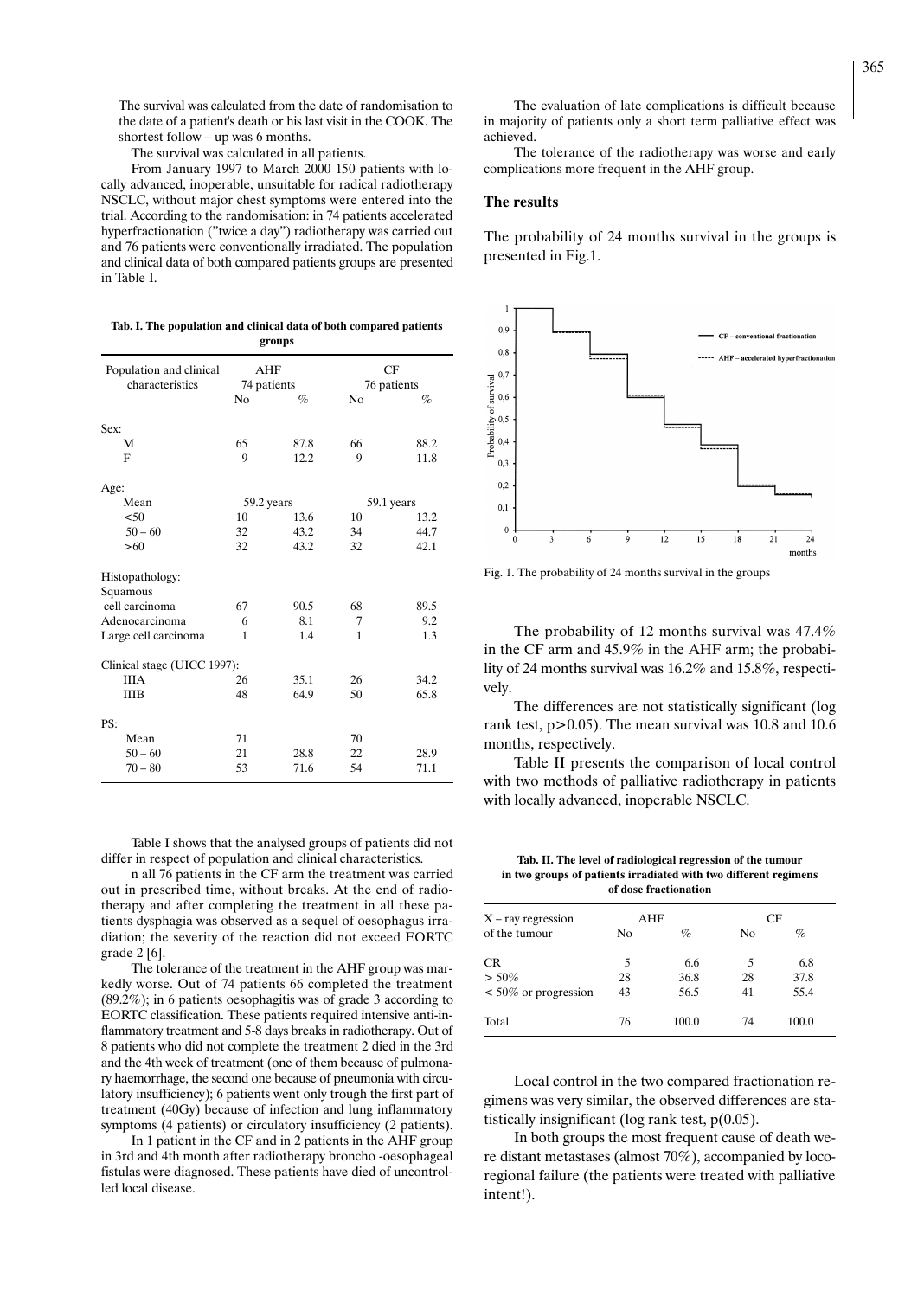Unfortunately, in the investigated group it was not possible to carry out detailed quality of life assessment (ECOG scale, QLQ – C30 questionnaire). Many patients came for follow up visits irregularly, many of them refused to fill the questionnaires. It was not possible to treat as in- -patient in COOK all the patients with progressive disease, so they were admitted to pulmonological wards all over south -eastern part of Poland.

The comparison of the quality of life in both groups of patients based on Karnofsky performance status estimated during follow up visits did not show statistically significant differences between CF and AHF fractionation regimens.

#### **Discussion**

Nearly 70% of patients with NSCLC are not qualified for radical surgery or radical radiotherapy (65-75 Gy) because of advanced stage of the disease, poor performance status and respiratory or circulatory insufficiency [7-9]. All these patients are potential candidates for the most effective form of palliation which is teleradiotherapy (despite the continuing progress in chemotherapy) [1, 2, 10-15]. Regarding the usefulness of palliative radiotherapy these patients could be divided into three groups:

(a) patients with clinically evident metastatic disease or life threatening symptoms (brain metastases, weight bearing bones involvement, spinal cord compression and so on),

(b) patients with severe complaints caused by tumour progression in the chest, that is with superior vena cava syndrome, Pancoast syndrome, main bronchus or tracheal progressive obstruction – irrespective of presence or absence of distant metastases,

(c) patients with locally advanced cancer without distant metastases (III() and without major symptoms of the tumour.

The patients from the first two groups have indisputable indications for palliative radiotherapy and most authors in such cases prefer in this situation (especially in  $\gamma$ group "a") hypofractionation -short regimens using high fraction doses (30 Gy/10fr., 20 Gy/5fr., 10 Gy/1fr.) [9-11, 13, 14, 16].

The third group (patients with stage III lung cancer, unsuitable for radical surgery, or radical radiotherapy, without marked symptoms of the disease). These patients cover some 20-30% of all NSCLC patients. As we already mentioned in the introduction both our studies and literature data show unequivocally that this group of patients benefit from palliative radiotherapy [1, 2, 7, 9, 12- -15] but still exist controversies concerning optimal radiotherapy regimen and in particular the total dose and fractionation schedules.

Literature data indicate that local tumour regression in patients with NSCLC has positive influence on survival and there exists correlation between the total dose and the level of tumour regression [13, 14, 15]. In radical radiotherapy of inoperable, locally advanced NSCLC high doses (65-75Gy conventionally fractionated) are delivered. In palliative treatment such high doses and prolonged treatment are not only pointless but even contraindicated.

When designing described study we accepted 50 Gy in 25 fractions in 5 weeks of treatment as the reference protocol because it was well tolerated in our previous study, which is one of important conditions of palliative treatment [1, 2]. To maintain this good tolerance of radiotherapy and at the same time to improve its efficacy we decided to investigate hyperfractionated accelerated radiotherapy regimen using "twice a day" irradiation and keeping the total dose of 50 Gy. Theoretical basis and potential benefits of accelerated hyperfractionation in the treatment of cancers of different localisation are widely reported in literature [13]; in patients with NSCLC accelerated hyperfractionation has been studied in numerous controlled and uncontrolled clinical trials [7, 13-15]. Most of these trials, however, deal with radical radiotherapy and high total doses. The papers assessing the role of accelerated hyperfractionation in palliative treatment are rather scarce [15, 17, 18].

The analysis of the results of the trial in patients with locally advanced NSCLC revealed that the efficacy of the conventional fractionation (50 Gy in 25 fractions in 5 weeks treatment time) was very similar to that of accelerated regimen (50 Gy in 40 fractions, twice a day 1.25 Gy for four weeks). The probability of 12 months survival was 47.4% in the CF group and 45% in the AHF group; mean survival was 10.8 and 10.6 months, respectively.

Tolerance of the treatment was better and early complications were less frequent in the CF arm. Therefore the use of AHF according to the protocol investigated in our trial as palliative treatment in patients with locally advanced NSCLC is not justified and CF with total dose 50 Gy in 25 fractions in 5 weeks remains here the treatment of choice.

#### **Conclusion**

- 1. The use of accelerated hyperfractionation does not improve the results of palliative teleradiotherapy in patients with locally advanced NSCLC without severe symptoms related to intrathoratic tumor.
- 2. The treatment of choice in this group of patients is conventionally fractionated radiotherapy with a total dose of 50Gy in 25 fractions in 5 weeks of treatment.

**Marian Reinfuss M.D. Ph.D.** Department of Radiation Oncology The Maria Skłodowska-Curie Memorial Cancer Center and Institute of Oncology Garncarska 15 31-155 Kraków Poland